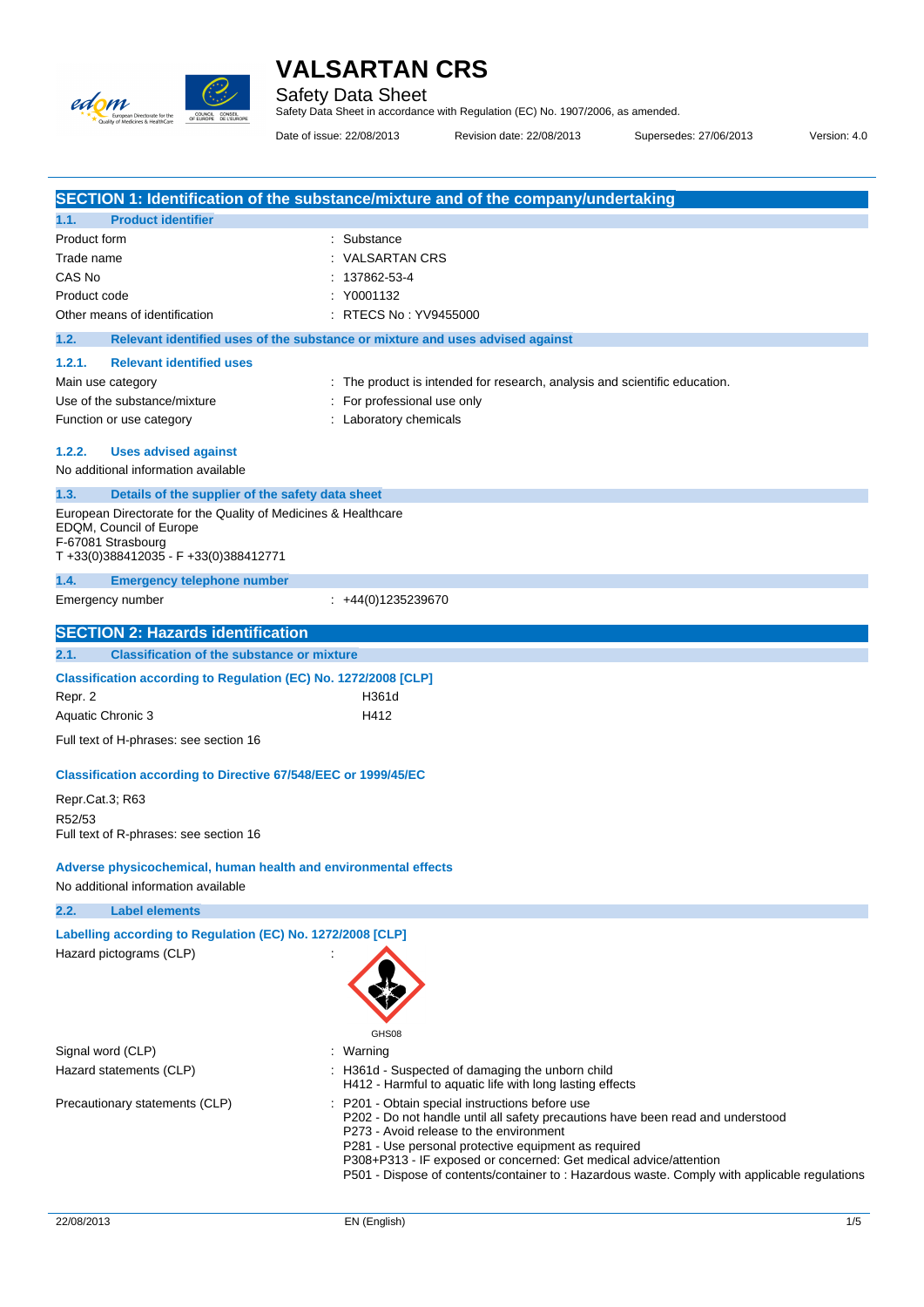Safety Data Sheet Safety Data Sheet in accordance with Regulation (EC) No. 1907/2006, as amended.

#### **2.3. Other hazards**

Other hazards not contributing to the classification

: Exposure may produce an allergic reaction.

## **SECTION 3: Composition/information on ingredients**

| 3.1.<br><b>Substances</b>       |                           |               |                                                                                     |
|---------------------------------|---------------------------|---------------|-------------------------------------------------------------------------------------|
| <b>Name</b>                     | <b>Product identifier</b> | $\frac{9}{6}$ | <b>Classification according to</b><br>Directive 67/548/EEC                          |
| VALSARTAN<br>(Main constituent) | (CAS No)137862-53-4       | $\leq 100$    | Repr.Cat.3; R63<br>R52/53                                                           |
| <b>Name</b>                     | <b>Product identifier</b> | $\frac{9}{6}$ | <b>Classification according to</b><br><b>Regulation (EC) No.</b><br>1272/2008 [CLP] |
| VALSARTAN<br>(Main constituent) | (CAS No)137862-53-4       | $\leq 100$    | Repr. 2, H361d<br>Aquatic Chronic 3, H412                                           |

#### Full text of R-, H- and EUH-phrases: see section 16

| 3.2.           | <b>Mixture</b>                                                           |                                                                                                                                                                                                                         |
|----------------|--------------------------------------------------------------------------|-------------------------------------------------------------------------------------------------------------------------------------------------------------------------------------------------------------------------|
| Not applicable |                                                                          |                                                                                                                                                                                                                         |
|                | <b>SECTION 4: First aid measures</b>                                     |                                                                                                                                                                                                                         |
| 4.1.           | <b>Description of first aid measures</b>                                 |                                                                                                                                                                                                                         |
|                | First-aid measures after inhalation                                      | Move to fresh air in case of accidental inhalation. Assure fresh air breathing.                                                                                                                                         |
|                | First-aid measures after skin contact                                    | Rinse skin with water/shower.                                                                                                                                                                                           |
|                | First-aid measures after eye contact                                     | Rinse with water while holding the eyes wide open. Contact lenses should be removed.                                                                                                                                    |
|                | First-aid measures after ingestion                                       | Rinse mouth out with water.                                                                                                                                                                                             |
| 4.2.           | Most important symptoms and effects, both acute and delayed              |                                                                                                                                                                                                                         |
|                | Symptoms/injuries                                                        | See Heading 2.                                                                                                                                                                                                          |
| 4.3.           |                                                                          | Indication of any immediate medical attention and special treatment needed                                                                                                                                              |
|                | In all cases of doubt, or when symptoms persist, seek medical attention. |                                                                                                                                                                                                                         |
|                | <b>SECTION 5: Firefighting measures</b>                                  |                                                                                                                                                                                                                         |
| 5.1.           | <b>Extinguishing media</b>                                               |                                                                                                                                                                                                                         |
|                | Suitable extinguishing media                                             | Small amounts: Use extinguishing media appropriate for surrounding fire. Extinguishing<br>blanket. Carbon dioxide. Dry powder. Large amounts: Not applicable.                                                           |
|                | Unsuitable extinguishing media                                           | : Water may be ineffective in firefighting due to low solubility.                                                                                                                                                       |
| 5.2.           | Special hazards arising from the substance or mixture                    |                                                                                                                                                                                                                         |
|                | No additional information available                                      |                                                                                                                                                                                                                         |
| 5.3.           | <b>Advice for firefighters</b>                                           |                                                                                                                                                                                                                         |
|                | Precautionary measures fire                                              | : Small amounts: Use normal individual fire protective equipment. Large amounts: Not applicable.                                                                                                                        |
|                | <b>SECTION 6: Accidental release measures</b>                            |                                                                                                                                                                                                                         |
| 6.1.           | Personal precautions, protective equipment and emergency procedures      |                                                                                                                                                                                                                         |
|                | General measures                                                         | Avoid raising dust. Wear suitable protective clothing, gloves and eye or face protection. Large<br>amounts: Not applicable.                                                                                             |
| 6.1.1.         | For non-emergency personnel                                              |                                                                                                                                                                                                                         |
|                | Protective equipment                                                     | See Headings 7 and 8.                                                                                                                                                                                                   |
| 6.1.2.         | For emergency responders                                                 |                                                                                                                                                                                                                         |
|                | No additional information available                                      |                                                                                                                                                                                                                         |
| 6.2.           | <b>Environmental precautions</b>                                         |                                                                                                                                                                                                                         |
|                | No additional information available                                      |                                                                                                                                                                                                                         |
| 6.3.           | Methods and material for containment and cleaning up                     |                                                                                                                                                                                                                         |
|                | Methods for cleaning up                                                  | Sweep spilled substance into containers; if appropriate, moisten first to prevent dusting. Ensure<br>waste is collected and contained. Clean thoroughly. Poorly soluble in water. Clean with the help<br>of detergents. |
| 6.4.           | <b>Reference to other sections</b>                                       |                                                                                                                                                                                                                         |
|                | No additional information available                                      |                                                                                                                                                                                                                         |
|                |                                                                          |                                                                                                                                                                                                                         |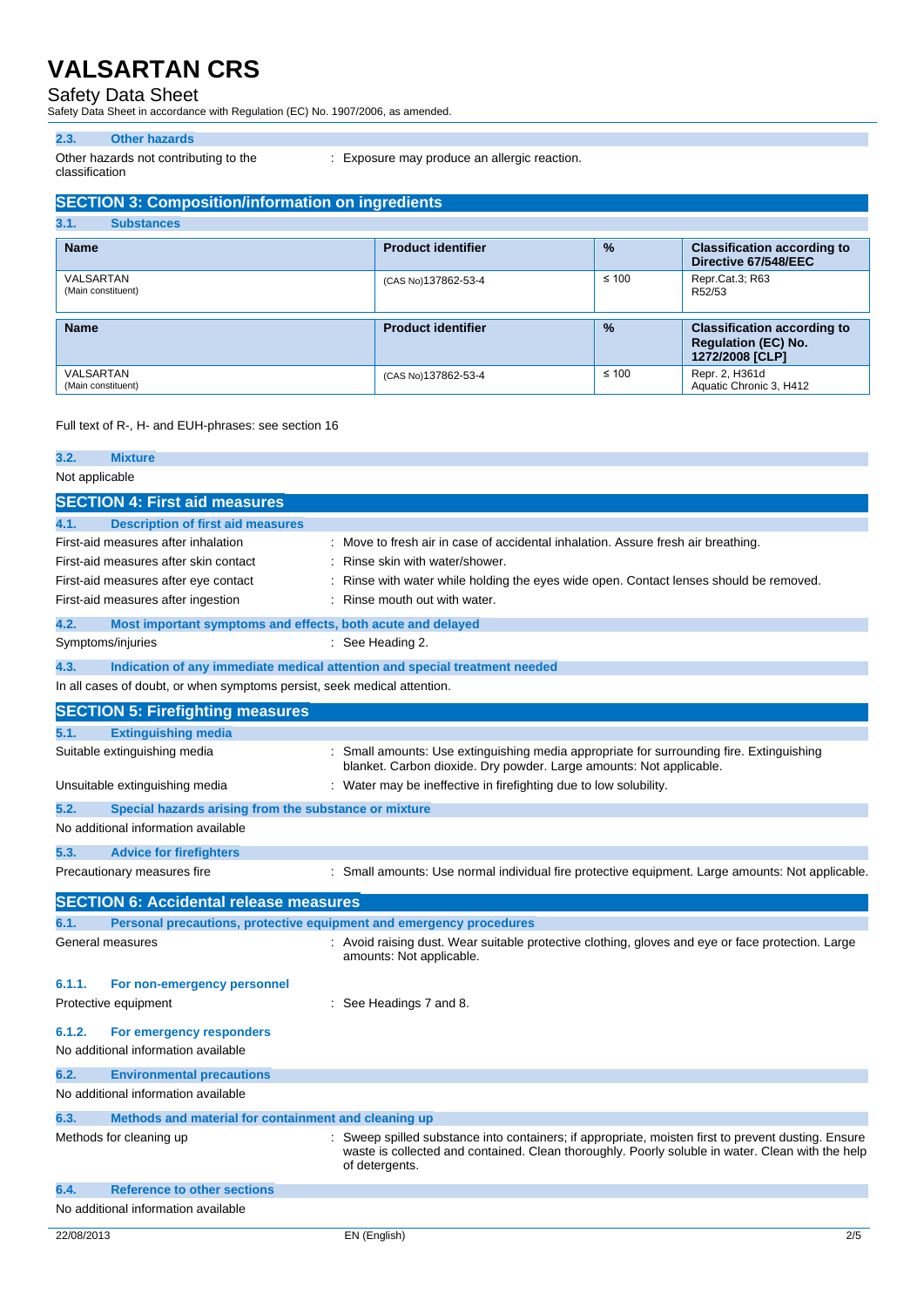Safety Data Sheet Safety Data Sheet in accordance with Regulation (EC) No. 1907/2006, as amended.

| <b>SECTION 7: Handling and storage</b>                               |                                                                                                                                                                                                      |
|----------------------------------------------------------------------|------------------------------------------------------------------------------------------------------------------------------------------------------------------------------------------------------|
| <b>Precautions for safe handling</b><br>7.1.                         |                                                                                                                                                                                                      |
| Additional hazards when processed                                    | Small amounts: See Heading 1. When used and handled according to specifications, the<br>product does not have any harmful effects according to our experience and the information<br>provided to us. |
| Precautions for safe handling                                        | Handle and open container with care. See Heading 8.                                                                                                                                                  |
| Hygiene measures                                                     | : Handle in accordance with good industrial hygiene and safety procedures.                                                                                                                           |
| Conditions for safe storage, including any incompatibilities<br>7.2. |                                                                                                                                                                                                      |
| Technical measures                                                   | : Comply with applicable regulations.                                                                                                                                                                |
| Storage conditions                                                   | To guarantee the quality and properties of the product, keep : dry, Keep in a cool, well-                                                                                                            |
|                                                                      | ventilated place away from heat. Store in original container.                                                                                                                                        |
| Incompatible products                                                | Strong oxidizing agents.                                                                                                                                                                             |
| 7.3.<br><b>Specific end use(s)</b>                                   |                                                                                                                                                                                                      |
| See Heading 1.                                                       |                                                                                                                                                                                                      |
| <b>SECTION 8: Exposure controls/personal protection</b>              |                                                                                                                                                                                                      |
| 8.1.<br><b>Control parameters</b>                                    |                                                                                                                                                                                                      |
| No additional information available                                  |                                                                                                                                                                                                      |
|                                                                      |                                                                                                                                                                                                      |
| 8.2.<br><b>Exposure controls</b>                                     |                                                                                                                                                                                                      |
| Hand protection                                                      | : Gloves.                                                                                                                                                                                            |
| Skin and body protection                                             | : Lab coat.                                                                                                                                                                                          |
| Respiratory protection                                               | Quarter mask (DIN EN 140).                                                                                                                                                                           |
| <b>SECTION 9: Physical and chemical properties</b>                   |                                                                                                                                                                                                      |
| 9.1.<br>Information on basic physical and chemical properties        |                                                                                                                                                                                                      |
| Physical state                                                       | : Solid                                                                                                                                                                                              |
| Appearance                                                           | white, Powder.                                                                                                                                                                                       |
| Colour                                                               | No data available                                                                                                                                                                                    |
| Odour                                                                | No data available                                                                                                                                                                                    |
| Odour threshold                                                      | No data available                                                                                                                                                                                    |
| рH                                                                   | No data available                                                                                                                                                                                    |
| Relative evaporation rate (butylacetate=1)                           | No data available                                                                                                                                                                                    |
| Melting point                                                        | 116 - 117 °C                                                                                                                                                                                         |
| Freezing point                                                       | No data available                                                                                                                                                                                    |
| Boiling point                                                        | No data available                                                                                                                                                                                    |
| Flash point                                                          | : No data available                                                                                                                                                                                  |
| Self ignition temperature                                            | No data available                                                                                                                                                                                    |
| Decomposition temperature                                            | No data available                                                                                                                                                                                    |
| Flammability (solid, gas)                                            | No data available                                                                                                                                                                                    |
| Vapour pressure                                                      | No data available                                                                                                                                                                                    |
| Relative vapour density at 20 °C                                     | No data available                                                                                                                                                                                    |
| Relative density                                                     | No data available                                                                                                                                                                                    |
| Solubility                                                           | Ethanol. Methylene chloride.<br>Water: $<$ 1 mg/l                                                                                                                                                    |
| Log Pow                                                              | $-1.1$ at 20 $^{\circ}$ C                                                                                                                                                                            |
| Log Kow                                                              | No data available                                                                                                                                                                                    |
| Viscosity, kinematic                                                 | No data available                                                                                                                                                                                    |
| Viscosity, dynamic                                                   | No data available                                                                                                                                                                                    |
| <b>Explosive properties</b>                                          | No data available                                                                                                                                                                                    |
| Oxidising properties                                                 | No data available                                                                                                                                                                                    |
| <b>Explosive limits</b>                                              | No data available                                                                                                                                                                                    |
| <b>Other information</b><br>9.2.                                     |                                                                                                                                                                                                      |
| No additional information available                                  |                                                                                                                                                                                                      |
| <b>SECTION 10: Stability and reactivity</b>                          |                                                                                                                                                                                                      |
| 10.1.<br><b>Reactivity</b>                                           |                                                                                                                                                                                                      |
| Stable under normal conditions.                                      |                                                                                                                                                                                                      |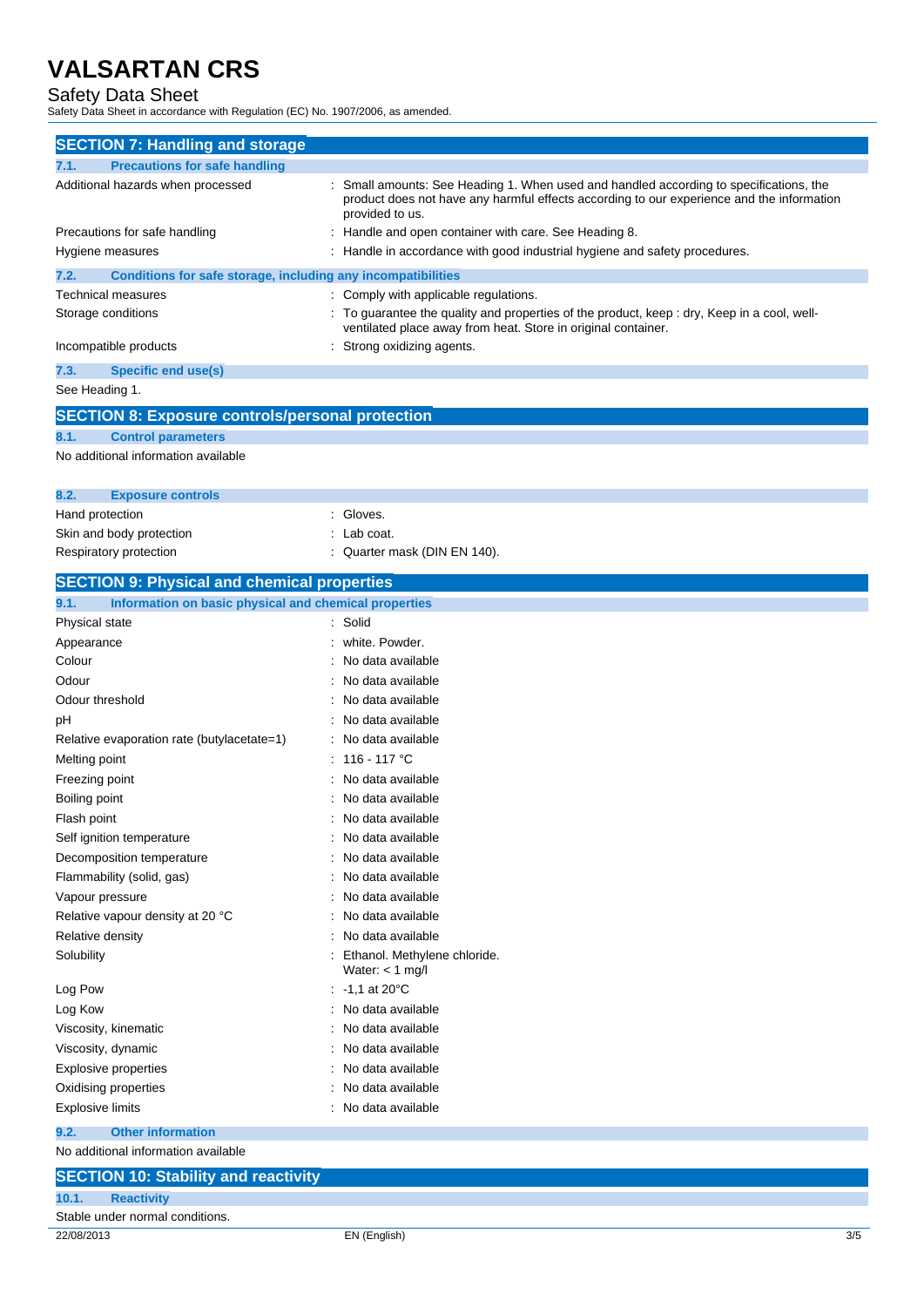Safety Data Sheet Safety Data Sheet in accordance with Regulation (EC) No. 1907/2006, as amended.

| 10.2.                                                                                                                                           | <b>Chemical stability</b>                 |  |
|-------------------------------------------------------------------------------------------------------------------------------------------------|-------------------------------------------|--|
|                                                                                                                                                 | No additional information available       |  |
| 10.3.                                                                                                                                           | <b>Possibility of hazardous reactions</b> |  |
| Small amounts: When used and handled according to specifications, the product does not have any harmful effects according to our experience and |                                           |  |

the information provided to us. Large amounts: Not applicable.

# **10.4. Conditions to avoid**

No additional information available

## **10.5. Incompatible materials**

Small amounts: None under normal use. Large amounts: Not applicable.

### **10.6. Hazardous decomposition products**

When heated to decomposition, emits dangerous fumes. Large amounts: Not applicable.

| <b>SECTION 11: Toxicological information</b>           |                                                                                                                                                                                                                                                                   |
|--------------------------------------------------------|-------------------------------------------------------------------------------------------------------------------------------------------------------------------------------------------------------------------------------------------------------------------|
| 11.1.<br>Information on toxicological effects          |                                                                                                                                                                                                                                                                   |
| Acute toxicity                                         | : Not classified                                                                                                                                                                                                                                                  |
| <b>VALSARTAN CRS(137862-53-4)</b>                      |                                                                                                                                                                                                                                                                   |
| LD50 oral rat                                          | > 2000 mg/kg                                                                                                                                                                                                                                                      |
| Skin corrosion/irritation                              | Not classified                                                                                                                                                                                                                                                    |
| Serious eye damage/irritation                          | : Not classified                                                                                                                                                                                                                                                  |
| Respiratory or skin sensitisation                      | Not classified                                                                                                                                                                                                                                                    |
| Germ cell mutagenicity                                 | Not classified                                                                                                                                                                                                                                                    |
| Carcinogenicity                                        | Not classified                                                                                                                                                                                                                                                    |
| Reproductive toxicity                                  | Suspected of damaging the unborn child.                                                                                                                                                                                                                           |
| Specific target organ toxicity (single exposure)       | : Not classified                                                                                                                                                                                                                                                  |
| Specific target organ toxicity (repeated<br>exposure)  | Not classified                                                                                                                                                                                                                                                    |
| Aspiration hazard                                      | Not classified                                                                                                                                                                                                                                                    |
| Potential Adverse human health effects and<br>symptoms | : Avoid any direct contact with the product. Small amounts: When used and handled according to<br>specifications, the product does not have any harmful effects according to our experience and<br>the information provided to us. Large amounts: Not applicable. |

| <b>SECTION 12: Ecological information</b>          |                                                                                                                            |  |
|----------------------------------------------------|----------------------------------------------------------------------------------------------------------------------------|--|
| <b>Toxicity</b><br>12.1.                           |                                                                                                                            |  |
| Ecology - general                                  | Small amounts: See Heading 2. Poorly soluble in water. No data available on ecotoxicity. Large<br>amounts: Not applicable. |  |
| <b>VALSARTAN CRS(137862-53-4)</b>                  |                                                                                                                            |  |
| LC50 fishes 1                                      | > 100 mg/l LC50-96 Hour - fish                                                                                             |  |
| EC50 Daphnia 1                                     | > 100 mg/l EC50 - 48 Hour - Daphnia magna                                                                                  |  |
|                                                    |                                                                                                                            |  |
| 12.2.<br><b>Persistence and degradability</b>      |                                                                                                                            |  |
| <b>VALSARTAN CRS(137862-53-4)</b>                  |                                                                                                                            |  |
| Biodegradation                                     | 0                                                                                                                          |  |
| <b>Bioaccumulative potential</b><br>12.3.          |                                                                                                                            |  |
| <b>VALSARTAN CRS(137862-53-4)</b>                  |                                                                                                                            |  |
| Log Pow                                            | $-1,1$ at 20 $\degree$ C                                                                                                   |  |
| <b>Mobility in soil</b><br>12.4.                   |                                                                                                                            |  |
| No additional information available                |                                                                                                                            |  |
| <b>Results of PBT and vPvB assessment</b><br>12.5. |                                                                                                                            |  |
| No additional information available                |                                                                                                                            |  |
| <b>Other adverse effects</b><br>12.6.              |                                                                                                                            |  |
| No additional information available                |                                                                                                                            |  |

| <b>SECTION 13: Disposal considerations</b> |                                                                           |
|--------------------------------------------|---------------------------------------------------------------------------|
| 13.1.<br>Waste treatment methods           |                                                                           |
| Regional legislation (waste)               | : Dispose in a safe manner in accordance with local/national regulations. |